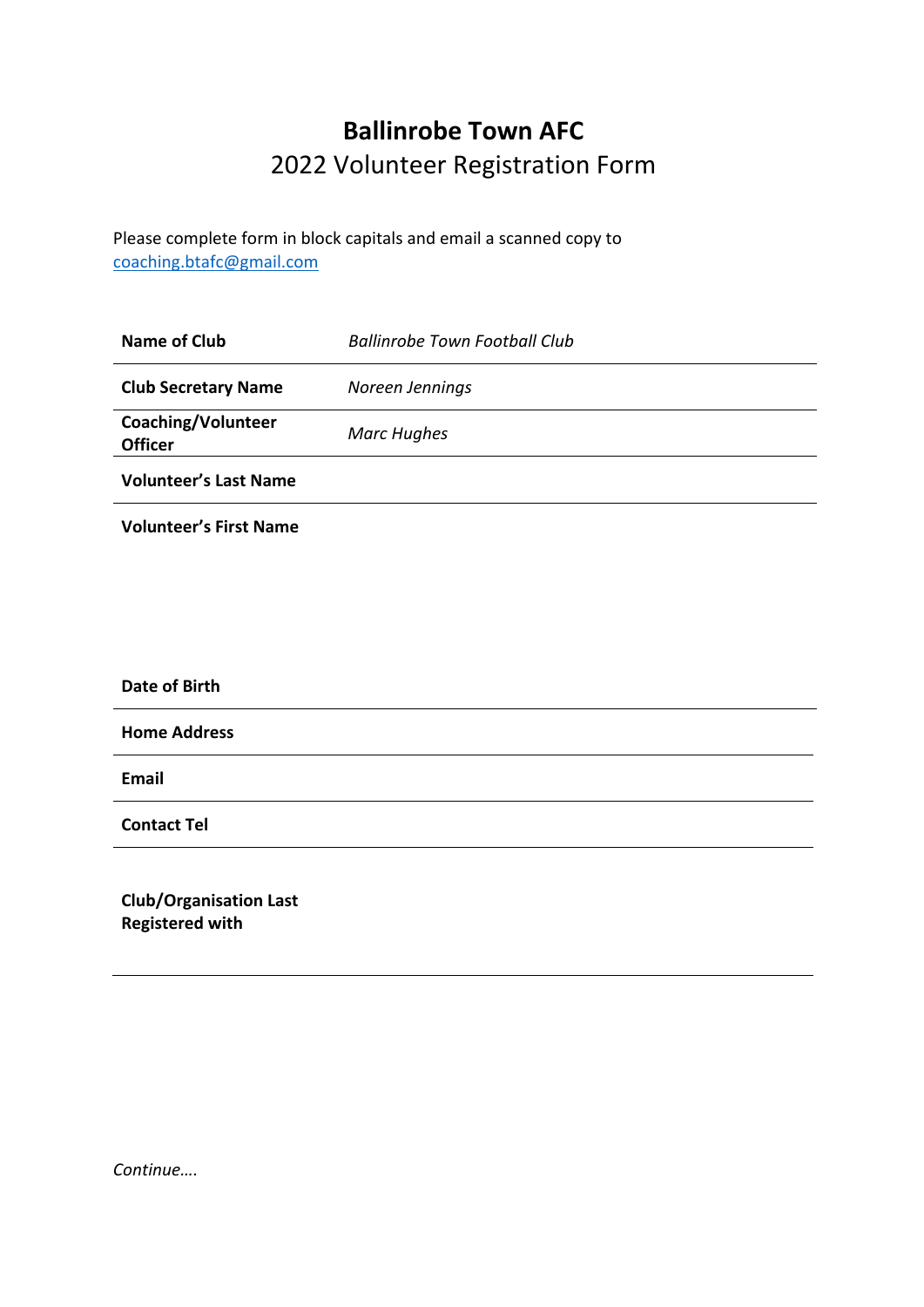#### **SELF DECLARATION SECTION**

*Previous Experience/Involvement in Sport? Please give details*

## **Do you have Garda Vetting with the FAI issued within the past 3 years** [Y] / [N]

**Have you completed Child Safeguarding Training** [Y] / [N]

*If you have answered "Yes" you will be asked to provide copies to the club. If you have answered "No" we are legally not permitted to allow you to work as a volunteer until these are completed and certs presented to the club. Ballinrobe Town AFC will support and fund your Safeguarding training which is a 3-hour online course.* 

#### **Coaching Qualifications and other certificates – Can be soccer or other sports**

| Sport | Award | <b>Date Awarded</b> |
|-------|-------|---------------------|
|       |       |                     |
|       |       |                     |
|       |       |                     |
|       |       |                     |
|       |       |                     |
|       |       |                     |

**Have you ever been asked to leave a sporting organisation in the past?** [Y] / [N]